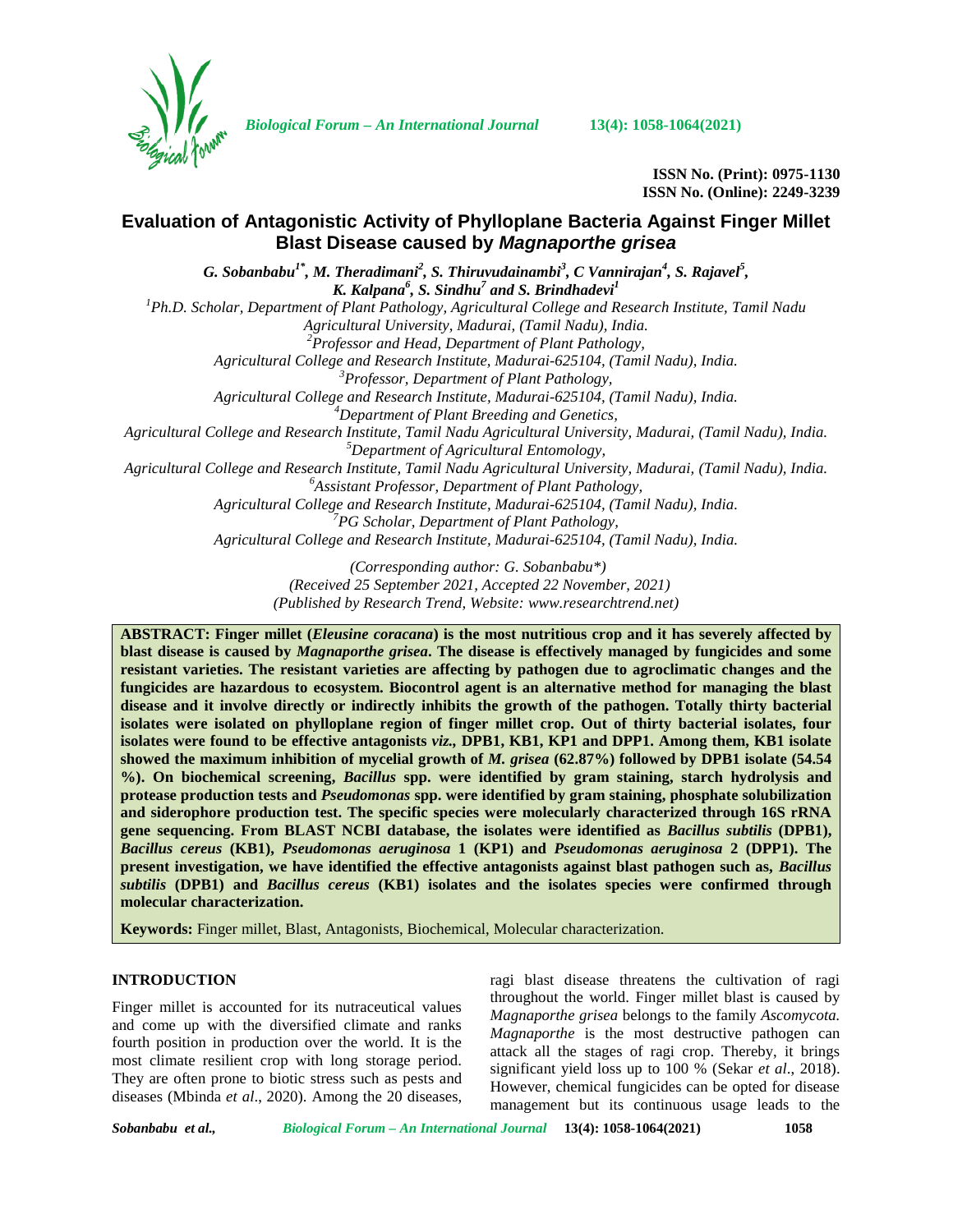residual effect and hazard to the environment with the evolution of fungicidal resistance towards the chemical. Nowadays, consumers hugely demand for safe and ecofriendly food products. The biocontrol agents will pave the alternative way to the sustainable agriculture and will reduce the usage of fungicides in turn can reduce the fungicide contamination and simultaneously promotes the growth of plants (Chakraborty *et al*., 2021).

The PGPR are directly or indirectly interact with plants and they elicit biochemical and molecular defense response within the plants. They are secreting some compounds which inhibit growth and reproduction of the pathogen (Martins *et al*., 2020). In plants, the beneficial microorganisms are present in both ephiphyte and endophyte region and they are collectively called as PGPR (Aeron *et al*., 2020). Historically, numerous potential antagonists have been isolated from rhizosphere region and have been commercialized for growth enhancement, seed emergence and disease management. Blast disease causes infection on the aerial parts of finger millet crop. Then, it would be wise to find suitable phylloplane colonizing antagonistic microbes that could survive in the dynamic environmental conditions of phylloplane region and also suppress the pathogen (Suguna *et al*., 2020).

Usage of phylloplane microbes can be one of the approaches to manage the plant diseases. These microbes can elicit the induced systemic resistance which prevents the host from the diseases (Harish *et al*., 2007). Phylloplane refers to the surface of the leaves which is mainly habituated predominately by bacteria followed by archaebacteria, fungi and yeasts. Various Phylloplane microbes such as *Pseudomonas, Psychrobacter, Streptomyces, Bacillus, Acinetobacter, Microbacterium, Kineococcus* etc were identified for the plant growth promotion (Batool *et al*., 2016). Phylloplane microbes have direct detrimental effect against spore producing pathogenic microbes. They can also be used as bioprotectants by producing chemical substances such as siderophore, antibiotics etc. They can also trigger the defense related enzymes such as phenylalanine ammonia lyase, polyphenol peroxidase and peroxidase which resulted due to induced systemic resistance in host plants (Stevens *et al*., 2021). Application of phylloplane microbes leads to enhanced crop growth, yield and improved soil health. They can also be able to produce plant growth hormones there by can fix and mobilize the nutrients to the soil. Thereby host plants can easily derive the nutrients from the soil through the root hairs. Also, the phylloplane microbes can compete for the space and nutrients (Goswami *et al*., 2021).

In this study, the phylloplane bacterial antagonists were isolated from the Finger millet healthy leaves were evaluated for their antagonistic activity, Biochemical characterization and Molecular characterization under *in vitro* for *Magnaporthe grisea*.

### **MATERIALS AND METHODS**

### *A. Isolation of phylloplane bacterial antagonists from finger millet crop*

The healthy leaves were collected from finger millet crop and they were individually washed by transferring each leaf one by one in a conical flask containing 100 ml of sterile water with 0.01% Tween 20 (50 micro litre/100 millilitre). One millilitre of the suspension was taken from the 10 ml of the stock and added to the 9 ml sterile water containing test tubes and noted as first dilution. Similarly, the aliquot was serially diluted up to seven dilutions. For obtaining bacterial culture, one ml of suspension from the fifth and sixth dilutions were plated on Nutrient Agar. Then the obtained culture isolates were maintained on nutrient agar slants and stored at 4°C for further studies.

# *B. Effect of phylloplane bacterial antagonists against M. grisea under in vitro*

The pathogen was cultured on Potato dextrose agar medium and the phylloplane bacterial isolates were multiplied on nutrient agar medium respectively. The antagonistic effect against the pathogen was tested by dual culture technique (Dennis and Webster, 1971). A nine millimetre actively growing eight days old culture disc of *M. grisea* was placed at one side of the Petri plate onto PDA medium. Antagonistic bacterial isolate was streaked at the opposite side of the Petri plate at one day and three days after *M. grisea* inoculation respectively. Three replications along with the suitable control without antagonist were maintained. The plates were incubated in an inverted position at room temperature (25  $\pm$  2°C) for 7 days. The linear growth of the pathogen was measured. The growth inhibition per cent was calculated using the following formula. intained on nutrient agar slants and<br>urther studies.<br>
oplane bacterial antagonists against<br>
vitro<br>
vitro<br>
conduction of Diversion and Conservation<br>
consists cultured on Potato dextrose agar<br>
phylloplane bacterial isolates

$$
PI = \frac{Dc - dt}{dc} \times 100
$$

 $Dc =$  Average diameter of fungal growth (mm) in control

 $Dt = Average diameter of fungal growth (mm) in$ treatment

PI = Per cent inhibition over control

### *C. Biochemical tests for identification of phylloplane bacterial antagonists*

**Gram's staining.** A thin smear of bacterial culture was made in the glass slide, air dried, heat fixed and coated with crystal violet for 30 seconds and followed by Gram's iodine for 30 seconds. The organism was decolorized with 95% ethyl alcohol. Then safranin was applied to the smears for 30 seconds and washed, blot dried and then examined microscopically using oilimmersion at 100 X magnification.

**Starch hydrolysis.** The nutrient agar containing 0.2 per cent soluble starch was used. The test cultures were streaked on the medium and incubated at 28°C for 3 days. Starch hydrolysis was tested after 3 days of incubation by flooding the agar surface with Lugol's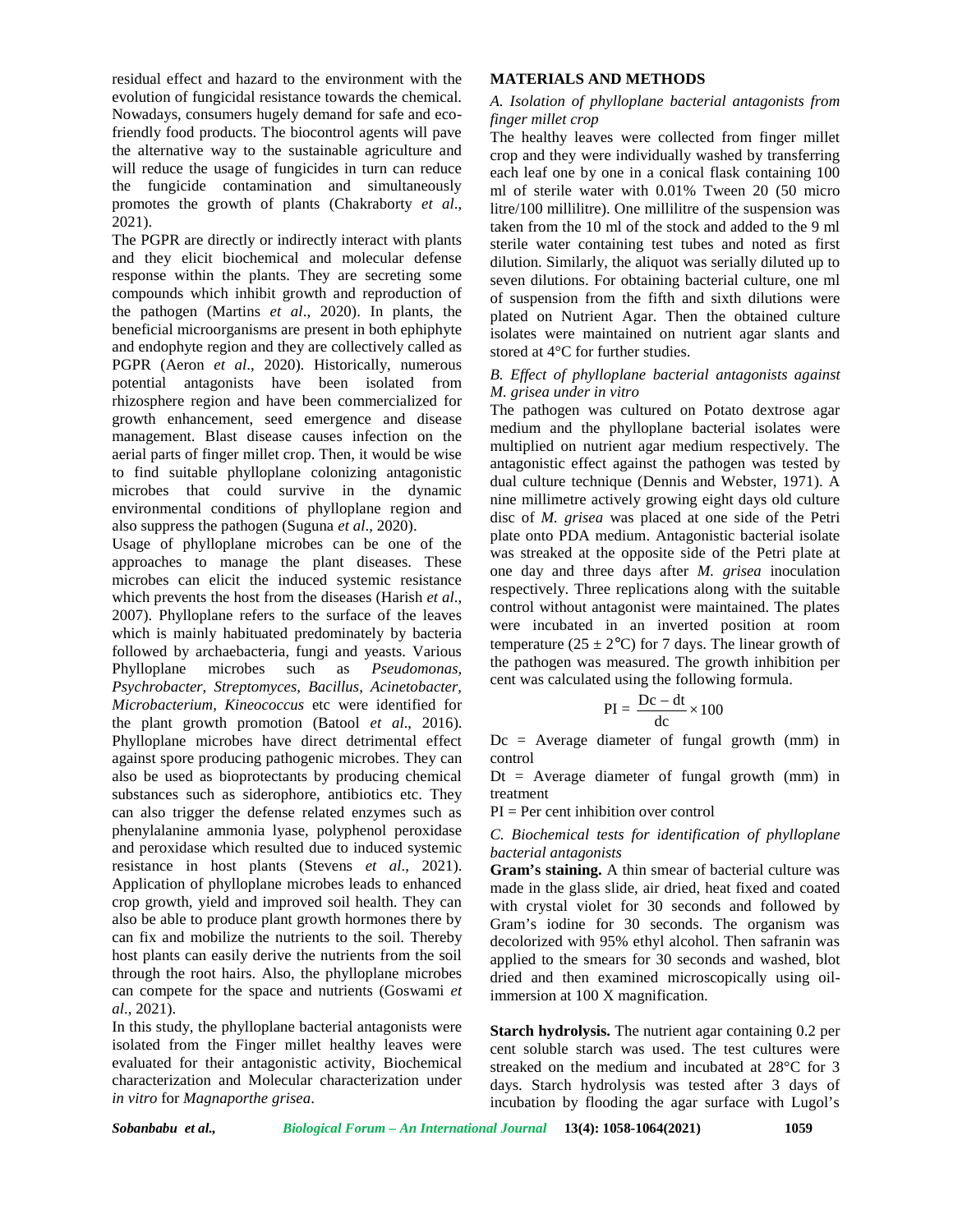iodine solution. A clear colourless zone around the bacterial growth in contrast to the blue background of the medium indicated positive reaction.

**Siderophore production assay.** The universal CAS (Chromazurol S) assay was modified to test the siderophore production of bacterial strains. 1. Blue dye solution preparation: Solution 1: 60 mg CAS dissolved in 50 ml distilled water. Solution 2: 27 mg of FeCl<sub>3</sub>.6H<sub>2</sub>O is dissolved in 10 ml of 10 mM HCl. Solution 3: 73 mg of HDTMA (CTAB) was dissolved in 40 ml of water.

Then, 1 ml of solution 1 was mixed with 9 ml of solution 2. This entire mixture was mixed with 40 ml of solution 3 and then the medium became blue. Later it was autoclaved and stored. The Mixture 1 solution was prepared by adding 100 ml of MM9 solution (15g  $KH_2PO_4$ , 25g NaCl, and 50g NH<sub>4</sub>Cl in 500 ml of dd H2O), 2 g of glucose, 3 g of casamino and agar 20g. The volume was made up to 1000 ml and then autoclaved. After autoclaving, 100 ml of blue dye was poured into 900 ml of the mixture solution. Then the medium was poured onto plates. After solidification, two days old actively growing bacterial antagonists were streaked on the medium and incubated the plate at 30°C. After 3 days of incubation, yellow hollow zone around the bacterial streaked line indicates positive reaction for siderophore production.

Protease production. Protease positive strains were screened for proteolytic activity on casein agar plates. Plates were spot inoculated and incubated at 28°C for 24 to 48 h. After incubation, the positive cultures were detected by the presence of clear zones around the colonies.

**Phosphate solubilisation.** A single bacterial colony was chosen and streaked onto the Pikovskaya's agar medium (Pikovskaya, 1948). Positive reaction indicates the formation of clear zone around the colony after the third of incubation at the temperature of 30°C.

## *D. Molecular characterization of phylloplane bacterial antagonists by 16S rRNA gene sequencing*

**Isolation of total genomic DNA from bacteria.** The primer standard protocol of Cetyl trimethyl ammonium bromide (CTAB) method was used to isolate the total genomic DNA from potential antagonistic bacterial isolates

Two millilitres of actively grown broth culture was taken in 2 ml centrifuge tube and centrifuged at 6,000 rpm for 5 mins at 4°C. The supernatant was removed and the pellet was suspended in 1 ml TE buffer. To that, 0.5 ml of 1-butanol was added and vortexed well to mix the cells thoroughly (to remove extra cellular materials) and centrifuged at 6000 rpm for 5 min at 4°C.

The supernatant (both supernatant layer and aqueous layer) was discarded and the pellet was re-suspended in 2 ml of TE buffer and centrifuged at 6,000 rpm at 4<sup>o</sup>C for 5 min to remove all traces of butanol. Again, the pellet was re-suspended in 1ml TE buffer. To that, 100 µl of lysozyme  $(10 \text{ mg ml}^{-1}$  freshly prepared) was added and

incubated at room temperature for 5 min. After incubation, 100  $\mu$ l of 10 % SDS and 25  $\mu$ l of 100  $\mu$ g ml<sup>-1</sup> proteinase K were added, mixed well and incubated at 37°C for one hour. To the above mixture, 200 µl of 5M NaCl was added and mixed well. To this mixture, 150 µl of CTAB solution was added, mixed well and incubated at 65°C for 10 min. The mixture was extracted with 1ml of phenol: chloroform mixture in the ratio of 25:24, mixed well and centrifuged at 14000 rpm for 15 min at 4°C. The aqueous layer was transferred carefully to a 2 ml micro-centrifuge tube and DNA was precipitated by adding equal volume of ice cold iso-propanol by incubating overnight at - 20°C. The DNA was pelleted by centrifugation at 14,000 rpm for 15 min at 4°C. The pellet was washed with 70 per cent ethanol for 2 times and dried under vacuum or kept on water bath at 50- 55°C for 10 mins and re-suspended in 50 µl of TE buffer. The DNA was stored at -20°C for further use. The bacterial genome DNA was verified using 1% Agarose gel electrophoresis method.

## **16S rDNA sequencing of phylloplane bacterial antagonists (Isik** *et al.***, 2014)**

A PCR was performed in a total volume of 50 μl using Emerald Amp® GT PCR master mix using genomic DNA of phylloplane bacteria as a template. The small sub unit 16S regions were amplified with universal primers. The primers were 27F + 1492r PCR conditions of initial denaturation at 94°C for 5 min, 35 cycles of denaturation at 94°C for 30 sec, annealing temperature at 50°C for 30 sec and extension at 72°C for 2 min, and a final extension at 72°C for 10 min. The reaction was carried out in Eppendorf master cycler gradient PCR machine. The PCR products were resolved by electrophoresis in 1% agarose gel. The PCR products were purified using FavorPrep GEL/ PCR purification kit and sequenced at Bioserve Biotechnologies India Pvt, Ltd. Hyderabad.

The Primers sequence used for amplification of 16S rRNA region were,

- 5 AGAGTTTGATCTGGCTCAG 3 forward primer)

- 5′ TACGGYTACCTTGTTACGACT 3 (reverse primer)

**Sequencing of 16S rDNA and identification of phylloplane antagonistic bacteria by bioinformatics analysis.** The obtained DNA sequences were input sequence (Query sequence) in nucleotide blast analysis program at NCBI database. The output data retrieved from the bioinformatics were analysed and the organism showing major score was considered as the closely related species to the test antagonistic bacteria used in the study.

# *E. Statistical Analysis*

The mean difference between each treatment was found by using ANOVA and the mean was compared with Duncan's Multiple Range Test by using SPSS 16.0 software.

*Sobanbabu et al., Biological Forum – An International Journal* **13(4): 1058-1064(2021) 1060**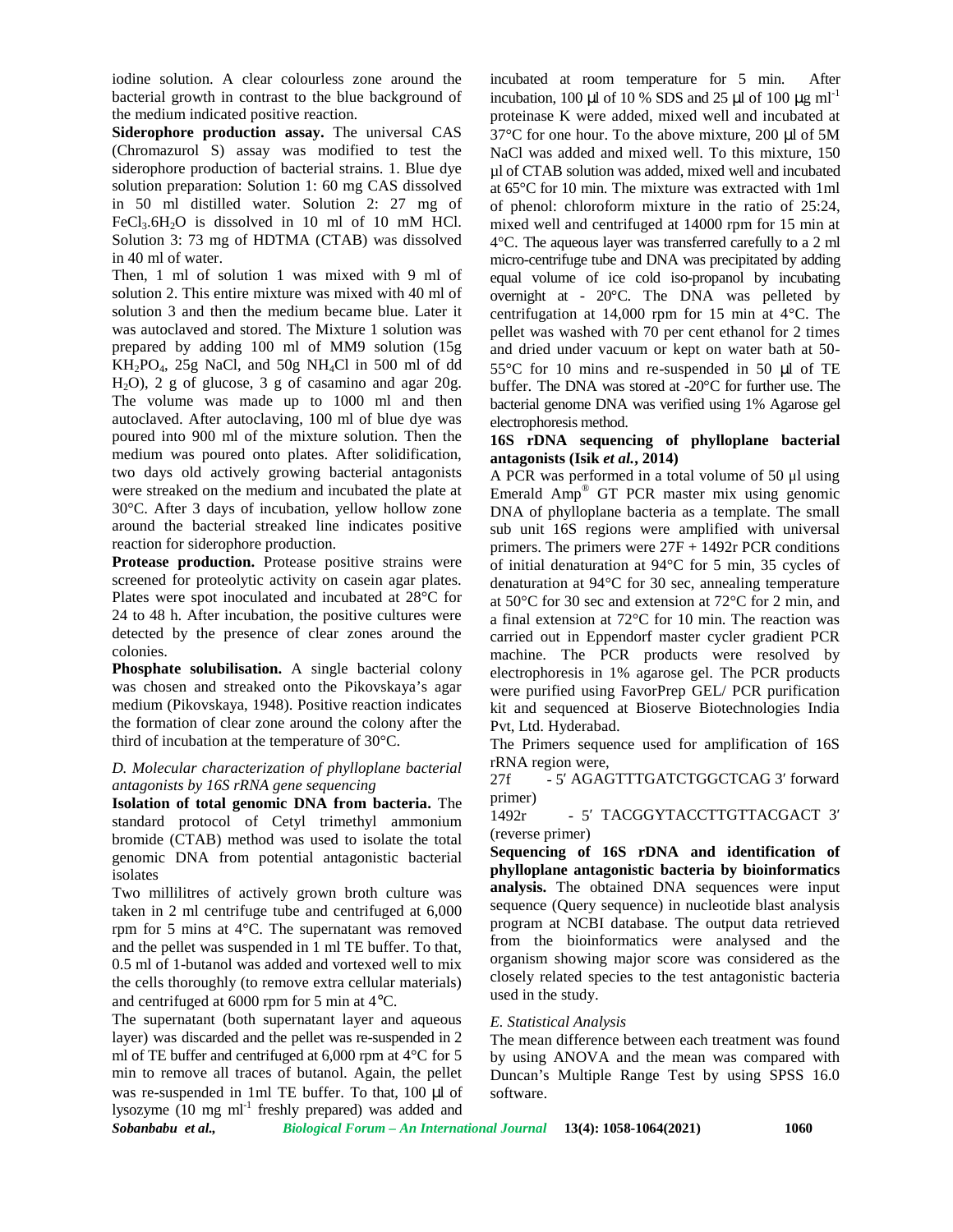### **RESULTS AND DISCUSSION**

### *A. Isolation of phylloplane bacterial antagonist from healthy leaves of Finger millet crop*

Approximately, thirty phylloplane bacterial antagonists were isolated from the healthy leaves of finger millet. And these thirty isolates were tested for their antagonistic activity against blast pathogen, *M. grisea* by following dual culture assay and from the dual culture assay, the virulent antagonists were identified and selected for biochemical and molecular characterization to identify them at genus and species level. Akter *et al.*, (2014) isolated totally 325 phylloplane microbes from the *Rhizoctonia* infected and healthy rice leaves and out of 325, 14 were found to be having antagonist on preliminary screening against the sheath blight pathogen of rice. These isolates were further subjected to dual culture assay against *Rhizoctonia solani* and tested for their metabolite activity and further they were identified at genus and species level by biochemical and molecular characterization.

# *B. Effect of Phylloplane bacteria against the mycelial growth of M. grisea in vitro*

*In vitro* antagonistic effects of bacterial antagonist were tested against *M. grisea*. Among the thirty isolates, four isolates exhibited the antagonistic activity against the ragi blast pathogen and were given with the isolates code. The cultural and morphological characters of the virulent isolates were observed (Table 1, Fig 1). Among the four phylloplane bacteria, KB1 isolate showed the maximum growth reduction of *M. grisea* by 62.87 per cent over control that was followed by DPB1 isolate which recorded 54.54 per cent over control. KP1 isolate showed 45.45 per cent over control. The minimum growth reduction of 33.71 per cent was observed in DPP1 isolate (Table 2, Fig 2). Similar study revealed that the phylloplane microbes from the paddy crop showed antagonistic activity towards the mycelial growth of sheath rot pathogen. Raja and Mahalakshmi (2014), isolated nine phylloplane microbes from the rice crop and their antagonistic activity were tested by dual culture assay. The results obtained from the dual culture showed that maximum mycelial growth inhibition was recorded with *Pseudomonas fluorescens* followed by *Bacillus subtilis*. Chakraborty *et al*., (2021) studied the antagonistic activity of several microbes and reported that *Bacillus cereus* II 14, *B. firmus* E65 and *Pseudomonas aeruginosa* C32b inhibited the mycelial growth of *Magnaporthe grisea* under *in vitro.*

|  |  | Table 1: Morphological characters of the virulent isolates of phylloplane bacterial antagonists. |
|--|--|--------------------------------------------------------------------------------------------------|
|  |  |                                                                                                  |

|          |                          | <b>Cultural and morphological characters</b> |                               |                                |  |
|----------|--------------------------|----------------------------------------------|-------------------------------|--------------------------------|--|
| Sr. No.  | <b>Virulent isolates</b> | Colony colour                                | <b>Colony form</b>            | Colony margin                  |  |
|          | DPB1                     | Creamy                                       | Circular, smooth and powdery  | Deeply serrated                |  |
|          |                          |                                              |                               | with wavy edge                 |  |
| <u>.</u> | KB1                      | Dull White                                   | Irregular, smooth and powdery | Deeply serrated with wavy edge |  |
|          | KP <sub>1</sub>          | Yellowish green                              | Circular, smooth and slimy    | Fine wavy margin               |  |
| 4.       | DPP <sub>1</sub>         | Yellowish green                              | Circular, smooth and slimy    | Fine wavy margin               |  |



**Fig. 1.** Morphological characters of the virulent isolates of phylloplane bacterial antagonists.

**Table 2:** *In vitro* **antagonism of Phylloplane bacterial antagonists against mycelial growth of** *M. grisea.*

| Sr. No. | <b>Virulent</b><br>isolates | <b>Mycelial</b><br>$growth (mm)*$ | <b>Percent Inhibition</b><br>over control $(\% )$ |
|---------|-----------------------------|-----------------------------------|---------------------------------------------------|
|         | DPB <sub>1</sub>            | 40.00                             | 54.54                                             |
|         | KB1                         | $32.66^{\circ}$                   | 62.87                                             |
|         | KP1                         | $48.00^\circ$                     | 45.45                                             |
| ÷.      | DPP <sub>1</sub>            | $58.33^{d}$                       | 33.71                                             |
|         | Control                     | 38 UU6                            |                                                   |

\*Mean of three replications

The treatment means are compared using Duncan s Multiple Range Test (DMRT)

In a column, mean values followed by a common letter (s) are not significantly different (P=0.05)





**Fig. 2.** Effect of Phylloplane bacteria against the mycelial growth of *M. grisea in vitro.*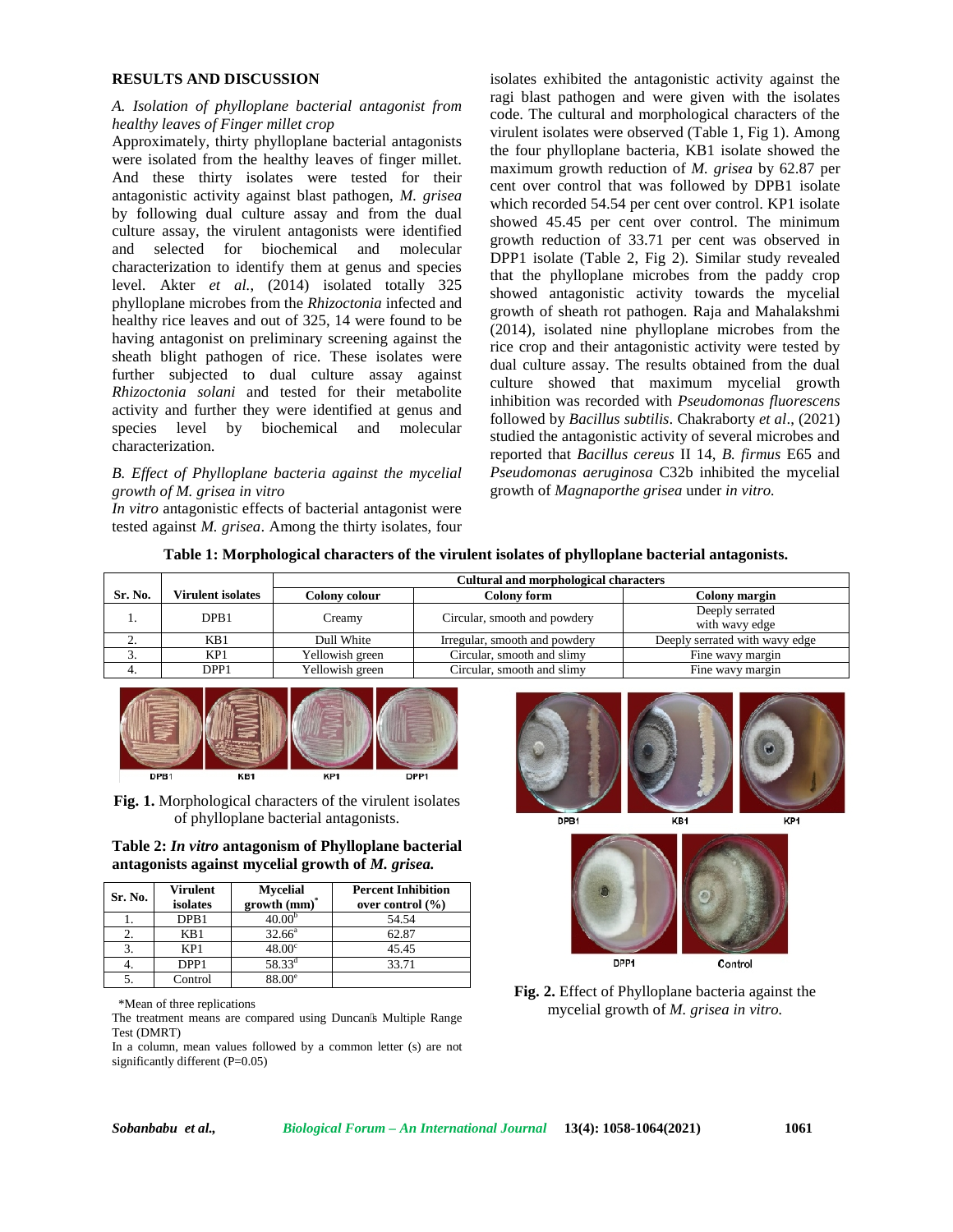#### *C. Biochemical tests for identification of phylloplane bacterial antagonist*

Among the four virulent isolates *viz*., DPB 1 and KB 1 were found to be gram positive whereas KP 1 and DPP 1 were found to be gram negative. Further, DPB 1 and KB 1 isolates were able to hydrolyse the starch which in turn produced the clear zone around the bacterial colony but it could not solubilize the phosphate present in Pikovskaya's agar medium Whereas KP 1 and DPP 1 isolates were not observed for clear zone, indicated the absence of starch hydrolysis but it could able to solubilize the phosphate in Pikovskaya's agar medium. All the four isolates were noted for proteolytic activity as they produced clear zone around the bacterial colony on casein agar. And also, they were found to be producer of siderophore (iron chelating agent which is orange in colour). Among them KP 1 and DPP 1 isolates produced siderophore maximum intensity compared to DPB 1 and KB 1 isolates. Thus, from the biochemical characterization the isolated phylloplane microbes may be suspected as *Bacillus* (DPB 1 and KB 1) and *Pseudomonas* sp. (KP 1 and DPP 1) (Table 3, Fig. 3a, b, c, d, e). Martins *et al*., (2020) characterized six bacterial isolates from both phylloplane and rhizosphere regions and subjected to different biochemical tests. From the biochemical screening, they distinguished the bacterial isolates into gram positive and gram negative, siderophore producers and non producers and molecularly confirmed to identify the genus and species.





*Sobanbabu et al., Biological Forum – An International Journal* **13(4): 1058-1064(2021) 1062**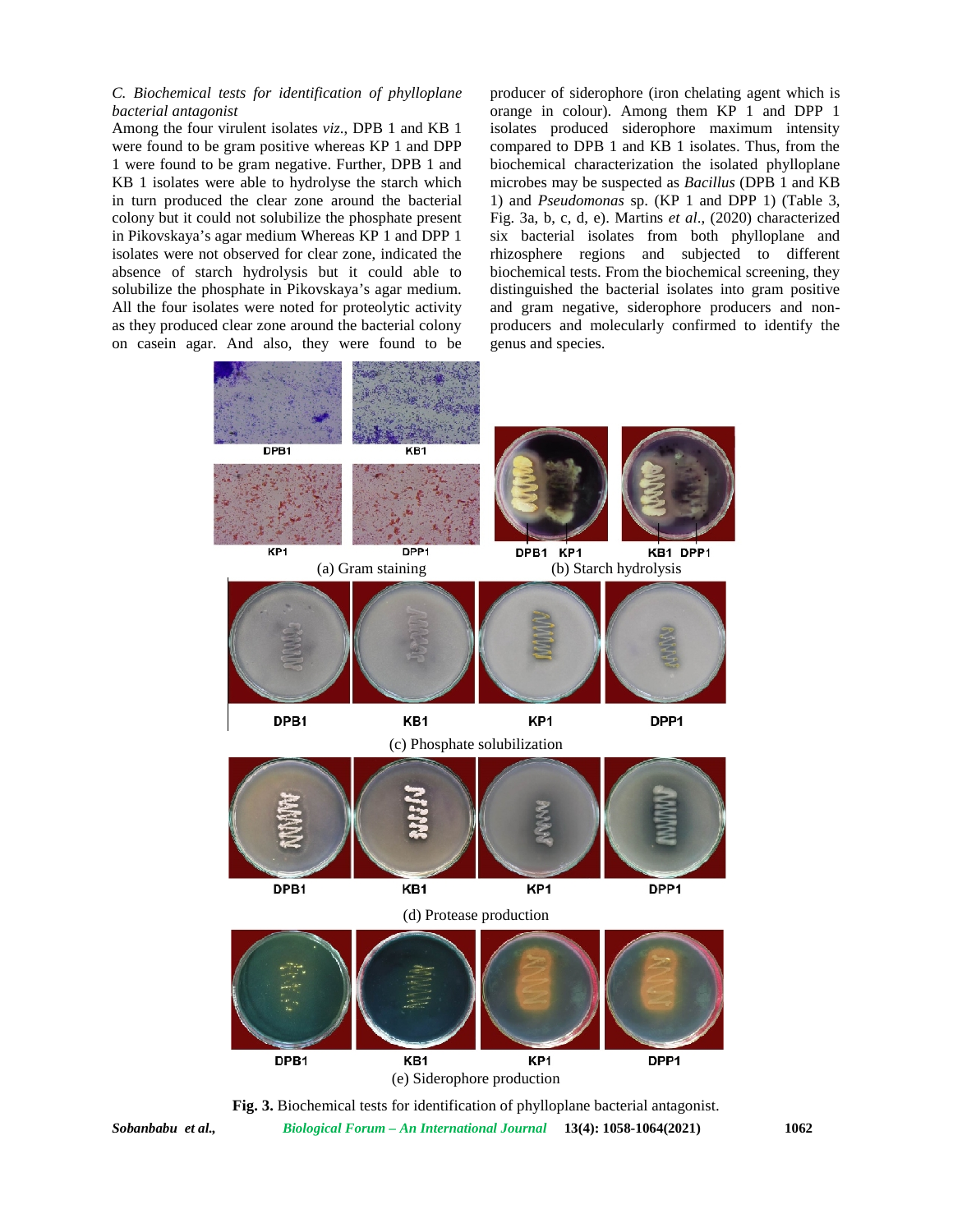|         | <b>Isolates</b>  | <b>Biochemical tests</b> |                             |                                  |                                |                                 |
|---------|------------------|--------------------------|-----------------------------|----------------------------------|--------------------------------|---------------------------------|
| Sr. No. |                  | <b>Gram staining</b>     | <b>Starch</b><br>hydrolysis | Siderophore<br><b>Production</b> | <b>Protease</b><br>utilization | <b>Phosphate</b><br>utilization |
|         | DPB1             |                          |                             |                                  |                                |                                 |
|         | KB1              |                          |                             |                                  |                                |                                 |
|         | KP1              |                          |                             |                                  |                                |                                 |
|         | DPP <sub>1</sub> |                          |                             |                                  |                                |                                 |

**Table 3: Biochemical tests for the identification of Phylloplane bacterial antagonists.**

*D. Molecular characterization of phylloplane bacterial antagonists*

16S rDNA sequence analysis is one of the commonly used molecular methods for the identification of bacteria at species level. 16S rRNA from four virulent isolates *viz*., DPB 1, KB 1, KP 1 and DPP 1 were isolated using CTAB method. Single band of intact genomic DNA was visualized on the agarose gel. 16S rRNA region of these bacterial isolates was amplified with primer pairs 27f and 1492r using a thermo cycler and the products produced were visualized as a single band in agarose gel strained with ethidium bromide. The size of the PCR fragments was approximately 1492 1000 bp bp length for primer pair 27f and 1492r. The PCR products were sequenced at Bioserve Biotechnologies India Pvt, Ltd. The full length 16S rRNA sequences obtained for each bacterial species were BLAST searched in the database of National Centre for Biotechnology Information (NCBI). Four virulent isolates were molecularly identified at the species level as *Bacillus subtilis* (DPB1), *Bacillus cereus* (KB1) and *Pseudomonas aeruginosa* (KP 1 and DPP 1) (Table 4, Fig. 4). Similarly, Batool *et al*., (2016) isolated the phylloplane associated bacteria from the superior wheat cultivars and molecularly identified the best plant growth promoting isolates through 16s rRNA gene sequencing method. Martins *et al*., (2020) isolated six bacterial isolates from the rice crop and given with the

isolate code *viz*., BRM 32109, BRM 32110, BRM 32111, BRM 32112, BRM 32113, and BRM 32114 and they were initially identified through morphologically and biochemically. Further they were molecularly characterized with partial sequencing of 16S rRNA and they were identified as *Bacillus* sp. (BRM 32109, BRM 32110), *Pseudomonas fluorescens* (BRM 32111), *Pseudomonas* sp. (BRM 32112), *Burkholderia* sp. (BRM 32113) and *Serratia* sp. (BRM 32114).





| Sr. No.  | <b>Virulent isolates of Phylloplane</b><br>bacteria | <b>Identification at species level</b> | <b>Accession number</b> |
|----------|-----------------------------------------------------|----------------------------------------|-------------------------|
|          | DPB1                                                | Bacillus subtilis                      | MZ348923                |
| <u>.</u> | KB1                                                 | Bacillus cereus                        | MZ314744                |
|          | KP1                                                 | Pseudomonas aeruginosa                 | OL831015                |
|          | DPP1                                                | Pseudomonas aeruginosa                 | OL831145                |

**Table 4: Molecular characterization of the Phylloplane bacterial antagonists.**

#### **CONCLUSION**

In this study, we have isolate totally 30 phylloplane bacteria and to find four effective antagonistic bacteria by dual culture technique. The effective antagonistic bacteria were confirmed through biochemical and molecular characterization (*Bacillus subtilis* (DPB1), *Bacillus cereus* (KB1), *Pseudomonas aeruginosa* 1 (KP1) and *Pseudomonas aeruginosa* 2 (DPP1). The biocontrol agents are alternative method for management of diseases and it is free from hazardous for environment and human health.

**Acknowledgement.** The Author was thankful to Tamil Nadu Agricultural University, AC & RI, Madurai for providing facilities for conducting experiments. **Conflict of Interest.** None.

#### **REFERENCES**

Aeron, A., Khare, E., Jha, C. K., Meena, V. S., Aziz, S. M. A., Islam, M. T. and Meena, R. K. (2020). Revisiting the plant growth-promoting rhizobacteria: lessons from the past and objectives for the future. *Archives of microbiology*, *202*(4): 665-676.

*Sobanbabu et al., Biological Forum – An International Journal* **13(4): 1058-1064(2021) 1063**